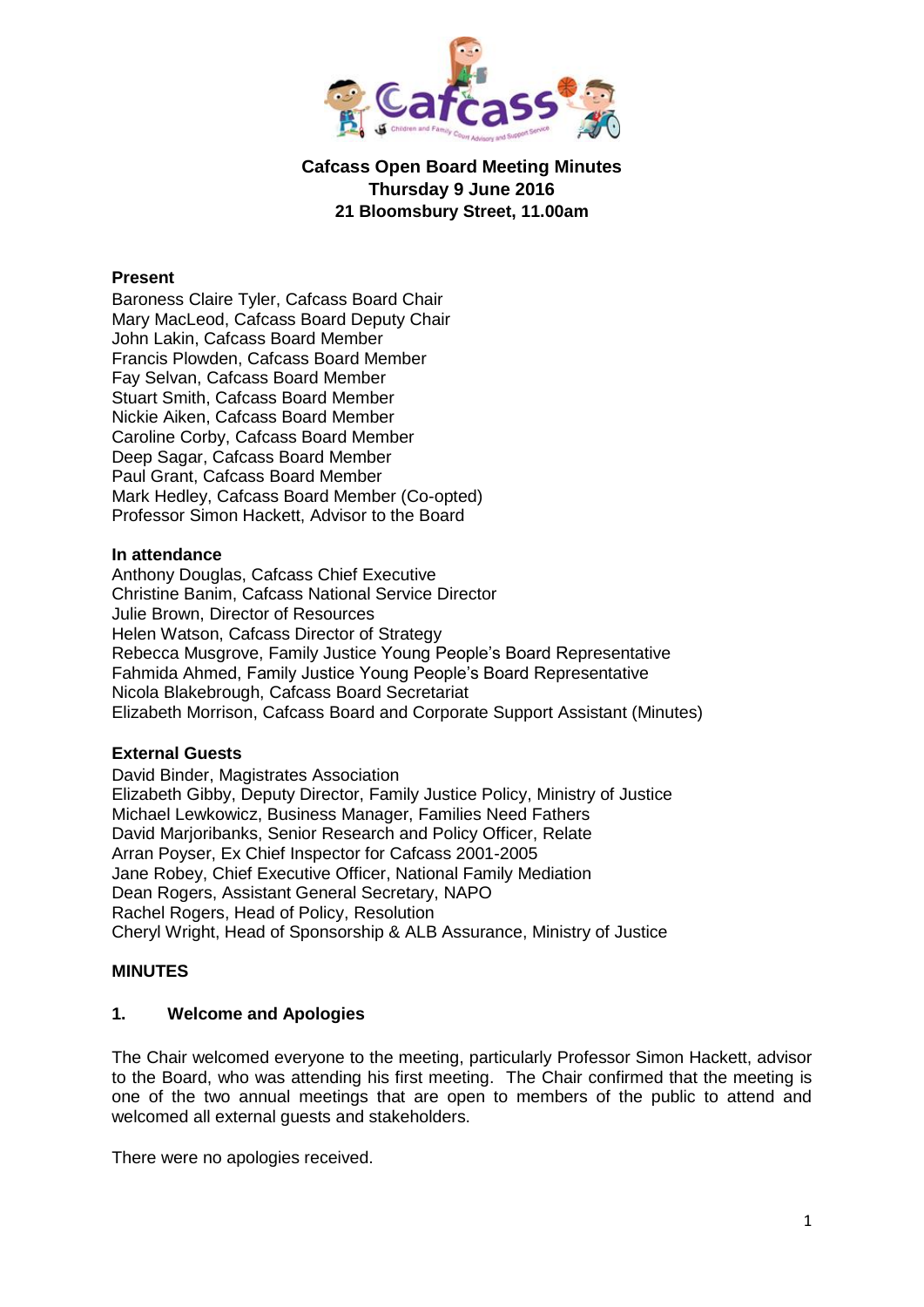# **2. Declarations of Interest**

The Chair informed the Board that she is chairing a Lords Select Committee on financial exclusion.

There were no new Declarations of Interest.

# **3. Draft Minutes from the Board Meeting on 19 February 2016**

The minutes of the Board Meeting on 19 February 2016 were agreed as an accurate record.

### **4. Action Log/Matters Arising**

The Board reviewed the Action Log. All actions are either completed or on track to be completed in the timescales set out.

There were no further matters arising.

### **5. Report from the Chair**

The Chair reported to the Board as follows:

- The Chair had attended meetings of the All-Party Parliamentary Group (APPG) for Children's Inquiry into children's social care.
- The Chair had attended the APPG on Social Work's mental health inquiry and contributed to their report.
- The Chair had spoken at the findings of the APPG on Domestic Violence which reviewed how allegations and concerns about domestic abuse are dealt with by the family justice system.
- The Chair had attended a Public Chair's Forum meeting on Public Appointments.
- The Chair had hosted an Association of Family and Conciliation Courts reception in the House of Lords to promote inter-disciplinary and international collaboration in family law practice and dispute resolution.

The Chair invited Board members to share any relevant events they had attended. Mary MacLeod, Board member had attended a witness seminar funded by the Wellcome Foundation and University of Southampton which marked the 30th anniversary of ChildLine and reflected on the ongoing commitment by ChildLine to giving a voice to children and young people.

Mark Hedley, Board member noted that the Home Office-led group on Sharia Law would be meeting soon and would be focusing on family law issues which are relevant to Cafcass' work and practice. He agreed to keep the Board informed about this work.

It was noted that having now allocated lead roles for Board members, Board member visits to local offices would be arranged ahead of the next Board meeting in October 2016 and the visits would support these lead roles and the strategic priorities of Cafcass.

# **6. Report from the Chief Executive**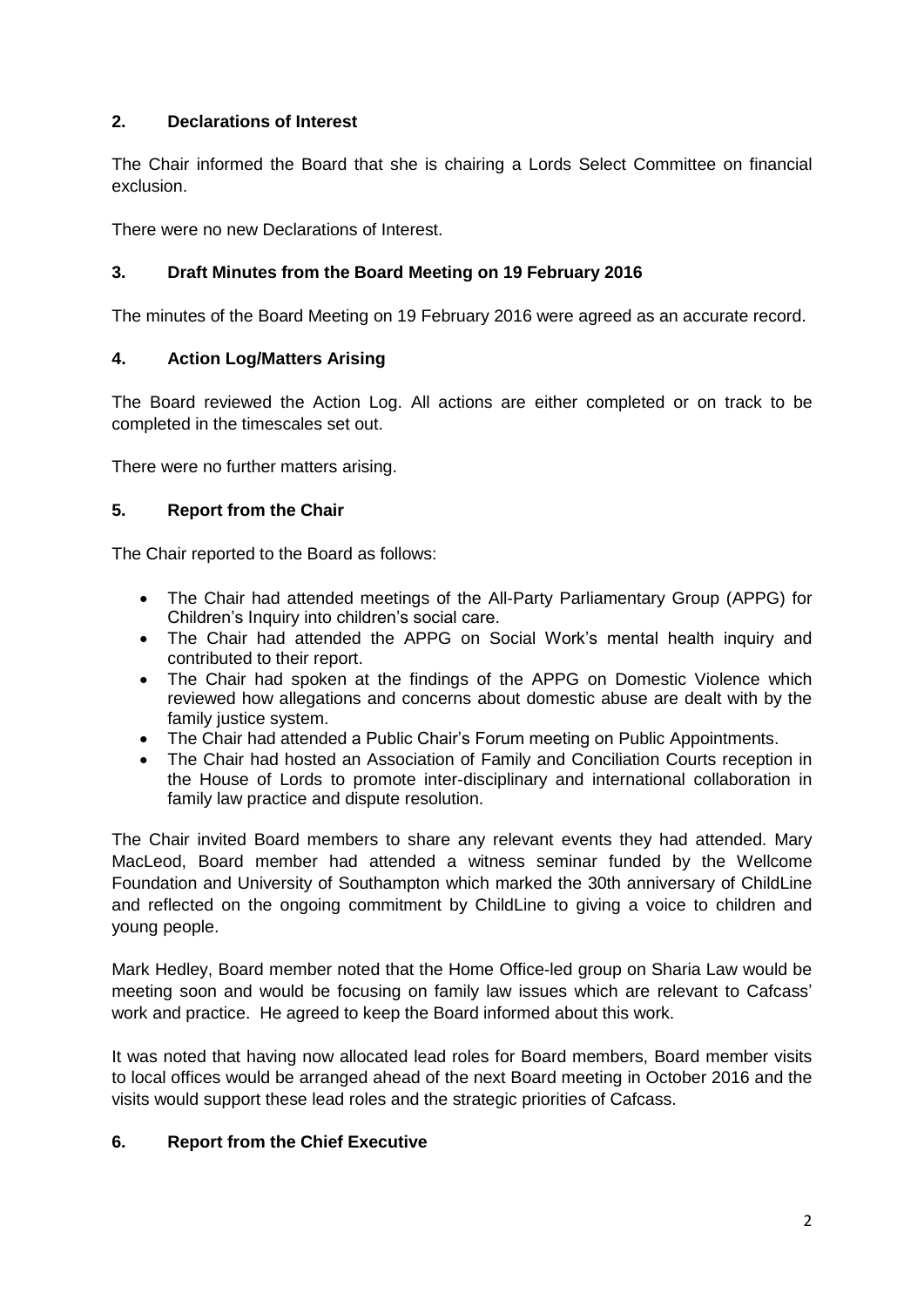The Chief Executive presented his report to the Board.

- Although demand for Cafcass services in May was lower than in April, based on the average applications received in the first two months of this year, Cafcass predicts an overall increase of 8% in private law applications for 2016-17 and an overall increase of 11% in public law applications for 2016-17. Both predictions match the current Ministry of Justice (MoJ) forecast. The dip in demand for May follows the demand pattern for 2015-16 in both public and private law. It was noted that local authorities are feeding back local reasons for changes in demand to the MoJ as part of a piece of work on demand levels and pressures which will be available in autumn 2016.
- Cafcass are working with the MoJ on their medium-term financial plan, particularly Cafcass' indicative budgets for 2017/18 through to 2020/21. The current timescale for decision making about 17/18 budgets is December 2016.
- A new Children and Social Work Bill was introduced in the Queen's Speech in May. The Bill will include measures to boost adoption rates by requiring courts and social workers to take account of a child's need for stability up to the age of 18: extending personal adviser support for care leavers up to the age of 25: requiring councils to consult on and publish a local offer for care leavers: establishing a new specialist regulator for social work: improving the way lessons are learned from serious child safeguarding cases; and allowing local authorities to pilot new, innovative approaches to children's social care, subject to an affirmative resolution in Parliament.
- Discussions continue between Ofsted, MoJ and Cafcass about the format and methodology for Cafcass' next Ofsted inspection, due in 2017/18. Progress on Cafcass' 'Towards Outstanding' programme is being made at both at CMT and OMT level.
- The Chief Executive is working with ADCS on sector guidance for children placed at home with their parents on Care Orders (placements with parents). Many of this group are in care through risk averse planning by local authorities, Cafcass and courts, so stepping down the level of concern in those cases is an important safeguard for children and families.
- The Chief Executive and Chair of the Board had met with David Norgove, Chair of the Family Justice Board and the President of the Family Division to discuss the next stage of family justice reform. The discussion will feed into more formal discussions and the Chair hoped that another meeting woulf take place later in the year as it is a useful forum.

# **7. Report from the Family Justice Young People's Board**

The Chair welcomed Fahmida Ahmed and Rebecca Musgrove, representatives of the Family Justice Young People's Board (FJYPB) who presented highlights from their regular updating report.

- The 2016 Voice of the Child Conference arrangements are under review. It is likely that the conference will now be held during October 2016 half term and may possibly be held outside of London to open the event up to a wider and different audience.
- The FJYPB has been continuing its works on the National Charter. The National Charter aims to improve standards and to deepen child inclusive practice in all agencies operating in the family justice system. The decision has been taken to take the Charter forward as a list of aspirations from the FJYPB. The supporting document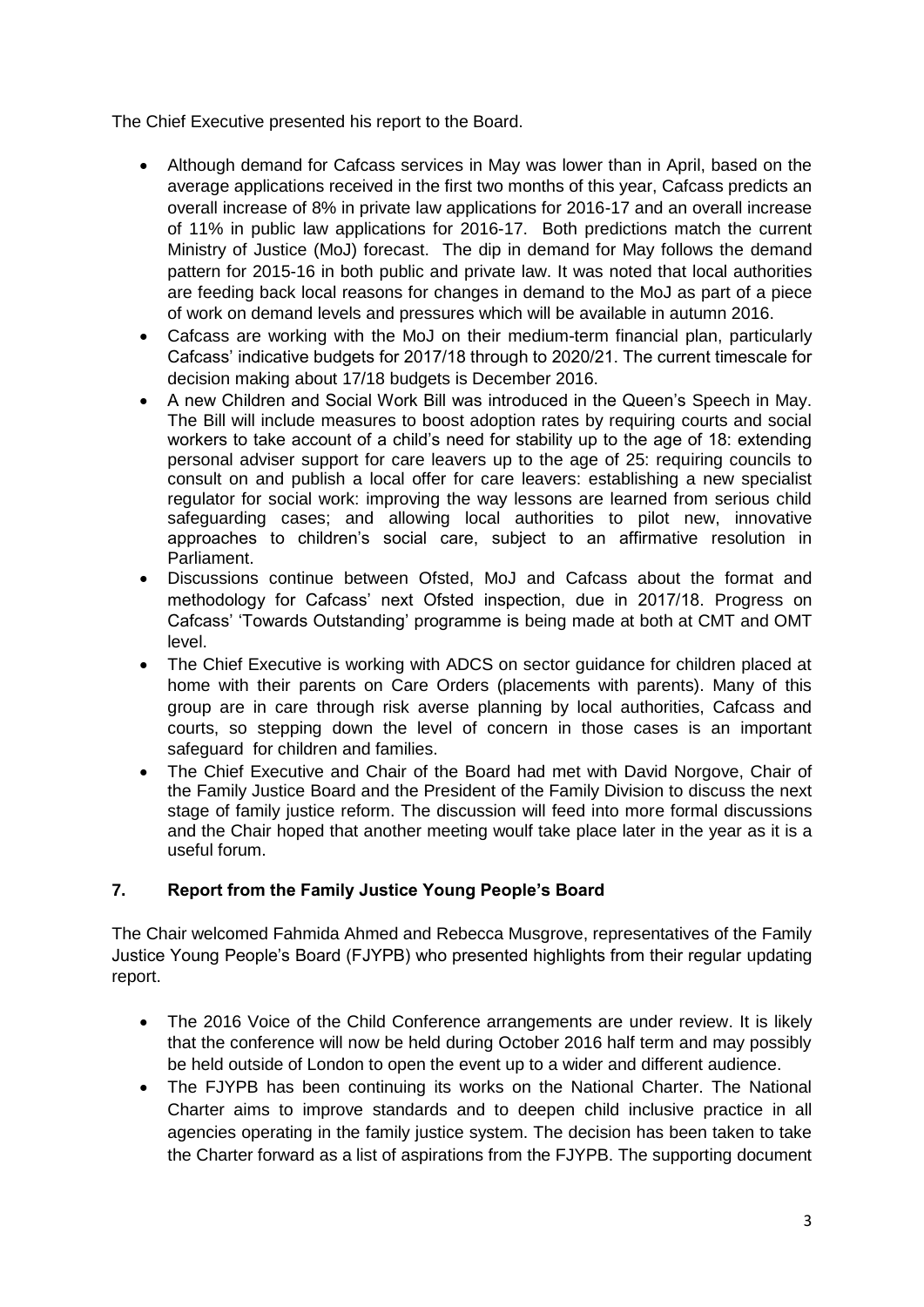is being updated after recent discussions with key agencies and after being reviewed again by the FJYPB.

- A final report of key findings and recommendations of all of the court reviews has recently been submitted to the President of the Family Division. The President welcomed the report and has shared it with all Designated Family Judges in England. Feedback from HMCTS and local courts has also been largely positive.
- The FJYPB representatives provided information on the background of the Board. The Board has 51 members at present, between the ages of 7 and 25. The Board is diverse as members come from a range of cultural and socio economic backgrounds. Currently 10 members of the FJYPB are male and 41 are female.

The Board noted the gender imbalance in the FJYPB and agreed that this should be kept under review, with a view to exploring how a better balance could be achieved.

In respect of judges seeing children, it was noted that judges cannot always maintain confidentiality to children and there can be difficulties in distinguishing children's wishes and feelings from evidential information. The Board agreed that children meeting judges has an intrinsic value for some children. It was noted that in Cafcass' work the voices of children with dissenting parents are heard, and that it is important to acknowledge the wishes and feelings of children whose parents do agree on arrangements for their children.

# **8. Reports from ARAC, Performance, Quality and Strategic Innovations Task Group Chairs**

The Chair of the Audit and Risk Assurance Committee (ARAC) informed the Board that the Committee had met that morning to review the Annual Report and Accounts 2015-16 and had approved this for presentation to the Board for final sign off. The Chair informed the Board of the items reviewed at the 9 May meeting, including the Internal Audit Annual Report for 2015-16 in which the overall final audit opinion was 'Moderate'. The Committee discussed the work required to achieve a 'Substantial' opinion and noted the internal peer review of the Partnerships service and a follow up internal audit to be conducted in September 2016. There will be an update on IT procurement and replacement processes at a joint meeting of the ARAC and the Business Challenge Board for early 2017. There will be future items for the ARAC on pensions and sustainability.

It was noted that the Learning and Development audit had received a 'Moderate' rating. It was agreed that there would be an item on the Learning and Development audit and the Learning and Development plan at the next Quality Committee meeting.

The Chair of the Quality Committee informed the Board of the items reviewed at the Joint Performance and Quality Committee on 3 May 2016. The Committees had reviewed a presentation on Cafcass' work on child outcomes and a Board seminar on Child Outcomes will be held in October 2016. The Director of Strategy will produce a paper for the seminar that will summarise Cafcass' work and review suggestions about proxy quality measures. The Performance and Quality Committee Chairs will make visit to Leeds where pilot work on Child Outcomes is underway. The Committees had also received an update on the annual complaints report and the National Service Director had agreed that OMT would review the reasons for the high level of complaints in two specific service areas. The National Service Director informed the Board that OMT had reviewed the issue and that she would circulate a note to the Committees with OMT's findings.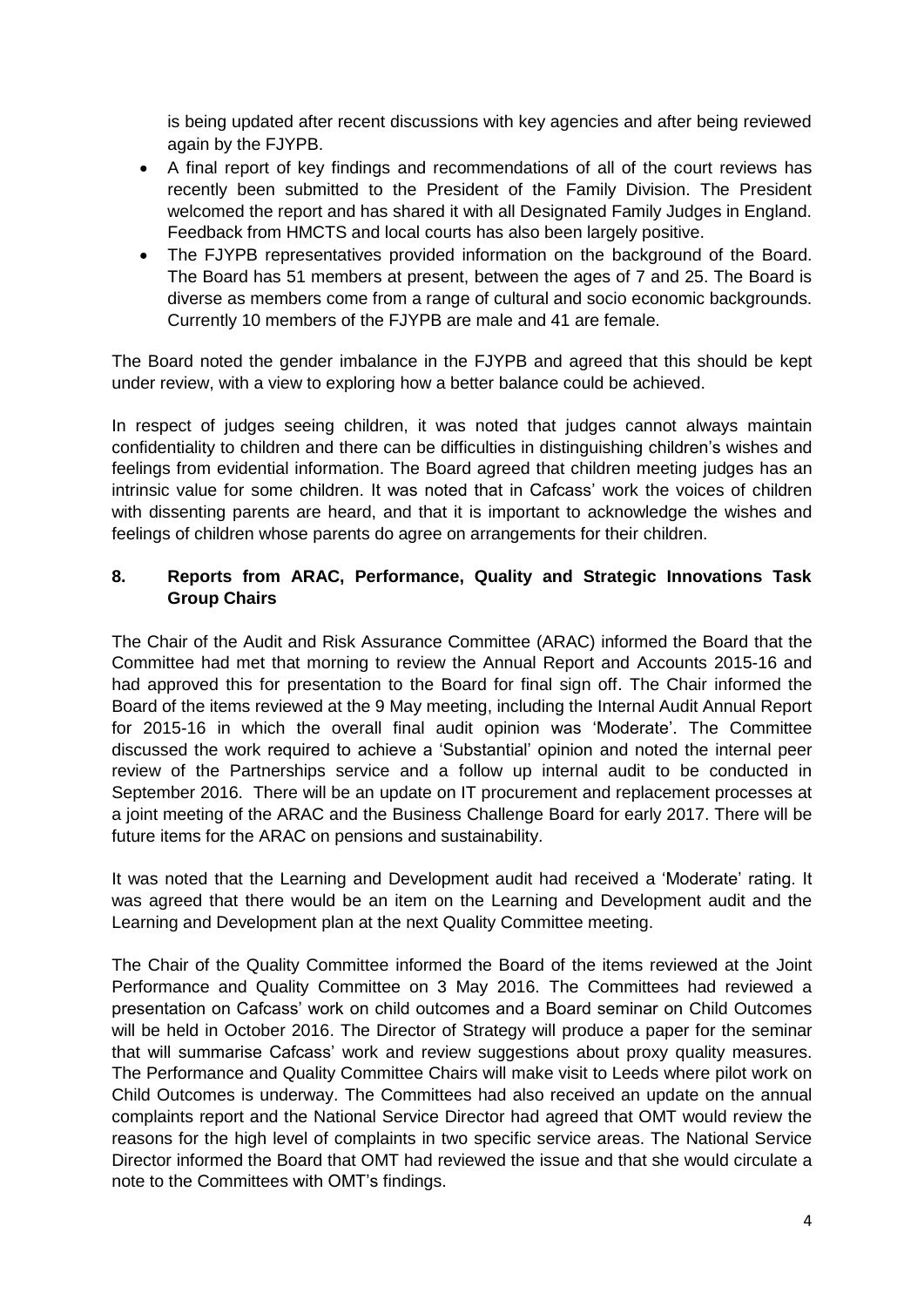The Chair of the Strategic Innovations Task Group noted that the next meeting of the group would be held on Tuesday 5 July 2016.

- Action 1: There will be an item on the Learning and Development audit and the Learning and Development plan at the next Quality Committee meeting.
- Action 2: The Board seminar in October 2016 will be on Child Outcomes.
- Action 3: The National Service Director will circulate a note to the Quality and Performance Committees following up on the complaints report.

### **9. Finance Report**

The Director of Resources presented the Finance report to the Board. The report confirms the financial results for 2015-16 and gives initial guidance on the financial position for the current year. The accounts for 2015-16 have been completed and audited and confirm the position forecast within the year of a managed underspend to support the sponsor's departmental financial strategy. The management accounts for the end of April 2016 show no areas of concern with spend broadly in line with the profiled budget.

The 2015 Spending Review announced the creation of a central government estate with a transfer of freehold properties from departments to this unit from April 2017, and a commercial rent then charged back to the individual bodies for their occupation of the property. Cafcass has successfully reduced the size of its office portfolio and continues to search for efficiencies. The substitution of a commercial rent for the relatively low cost of ownership is a financial risk in relation to three freehold properties owned by Cafcass, expected to fall within the new government property arrangements. Cafcass are carrying out an assessment of commercial rents in the locations where we occupy either our own or a government owned premises. Work is also being done with the Executive team around the use of the apprenticeship levy and a report will be presented to CMT in July 2016.

The Board noted there could be a significant increase in the capacity gap as a result of demand increase and agreed it was important that the resourcing implications of this are kept under review.

### **10. 2015-16 Annual Report and Accounts**

The Head of Communications presented the Annual Report and Accounts (ARA) for approval by the Board, following review and sign off by the ARAC. She also provided an overview of the development of the ARA. Following review by the Board and the ARAC at the May ARAC meeting, some content has been realigned to give more focus on the core work of Cafcass and the drive on quality of work has also been brought to the fore. A two page infographic of Cafcass' key achievements for 2015-16 has been produced as part of the ARA.

Two changes would be made to the wording in the 'Statement from the Chief Executive' section and subject to these changes the Board approved the AR&A.

### **Close and Any Other Business**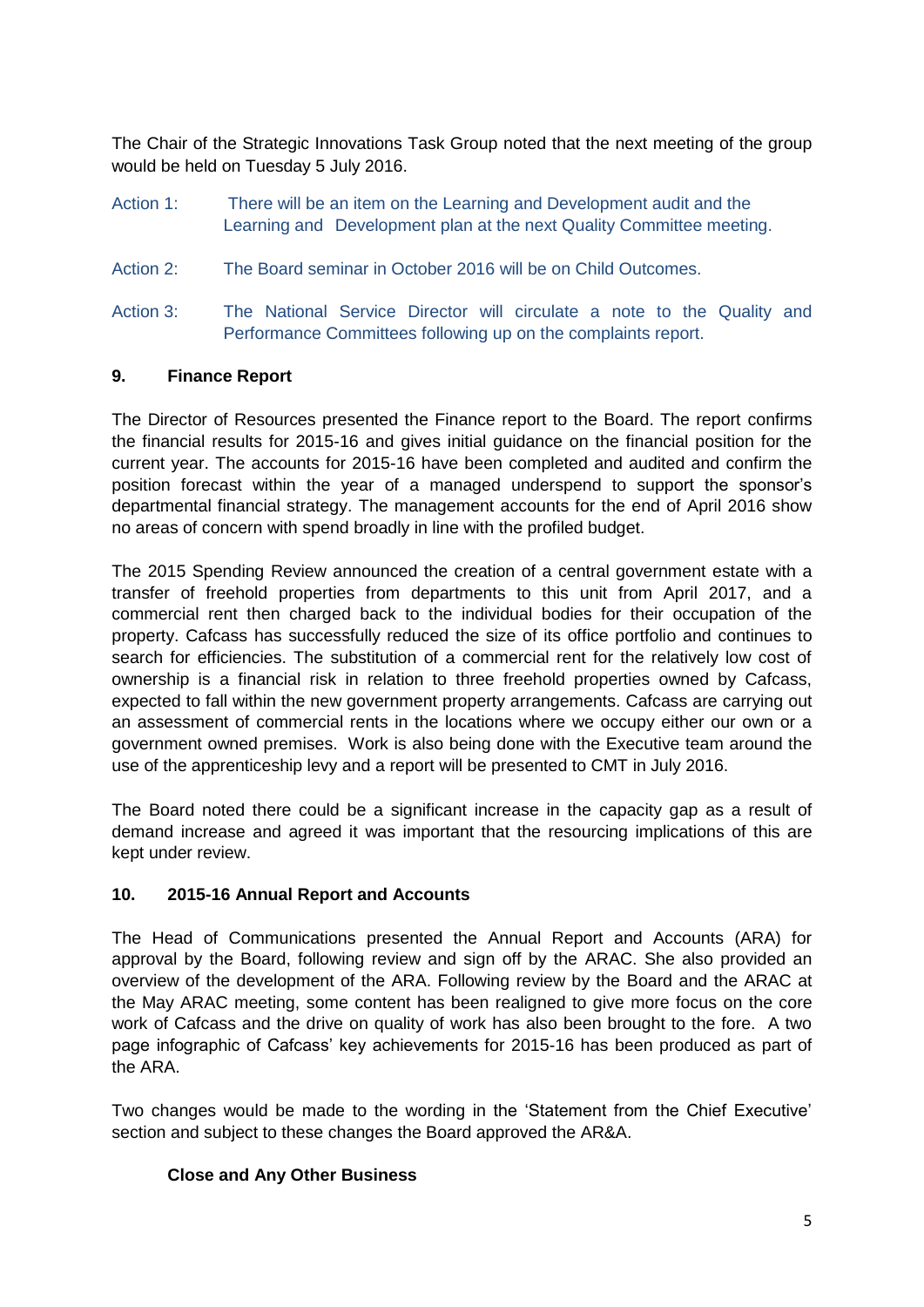It was suggested that the infographic for next year's annual report could contain detail on Cafcass' work on relationships and outcomes.

It was suggested that meeting papers or a summary of papers could be made available to external attendees prior to the Open Board meeting which the Board ageed to consider.

The Chair thanked all for attending the meeting.

## **Afternoon Session (Closed Session for Board Members and Cafcass Corporate Management Team) - Thursday 9 June 2016, 13.15pm**

### **12**. **Domestic Violence and Policy**

The Director of Strategy and Rebecca Dale, Corporate Support Officer presented the report on the Domestic Violence policy and training materials used in Cafcass. The paper details developments in Cafcass services to children, families and courts following referrals or allegations about domestic abuse.

An internal audit of Cafcass approach to domestic abuse is underway. The audit is testing current policies and recommendations in a sample of 150 cases involving Cafcass where domestic abuse is a feature. The audit will provide an indication of the merit of Cafcass' approach 'on the ground' and of the ways this might be strengthened through amendments to the Operating Framework and to the learning and development strategy.

To further drive our understanding of the complexities surrounding domestic abuse, Cafcass is working with Women's Aid on a research project in 2016 to review Cafcass case files and examine the factors within cases involving allegations of domestic abuse and how the courts respond to these concerns. The study will have a quantitative and qualitative element to provide a nuanced understanding of this complex area. The Board was supportive of the research currently underway with Women's Aid.

The Board discussed the issue of men as victims of domestic abuse and cases of domestic abuse in same sex relationships. Cafcass training for frontline staff is in regards to domestic abuse in relationships and does not place a sole focus on women as victims. Cafcass also works with MensAid and other representative organisations on the issue of domestic abuse committed against men.

The Board noted the review of domestic abuse and the family courts conducted by the APPG on Domestic Violence and Women's Aid report which was produced following the review. The report made seven recommendations, two of which were to Cafcass which were as follows:

- To receive specialist face-to-face training on all aspects of domestic abuse particularly coercive and controlling behaviour, the frequency and nature of postseparation abuse, and the impact of domestic abuse on children, on parenting and on the mother-child relationship (recommendation 5).
- To ensure expert safety and risk assessments in child contact cases are carried out where there is an abusive parent involved; they must be conducted by a dedicated domestic abuse practitioner who works for an agency accredited to nationally recognised standards for responding to domestic abuse (recommendation 6).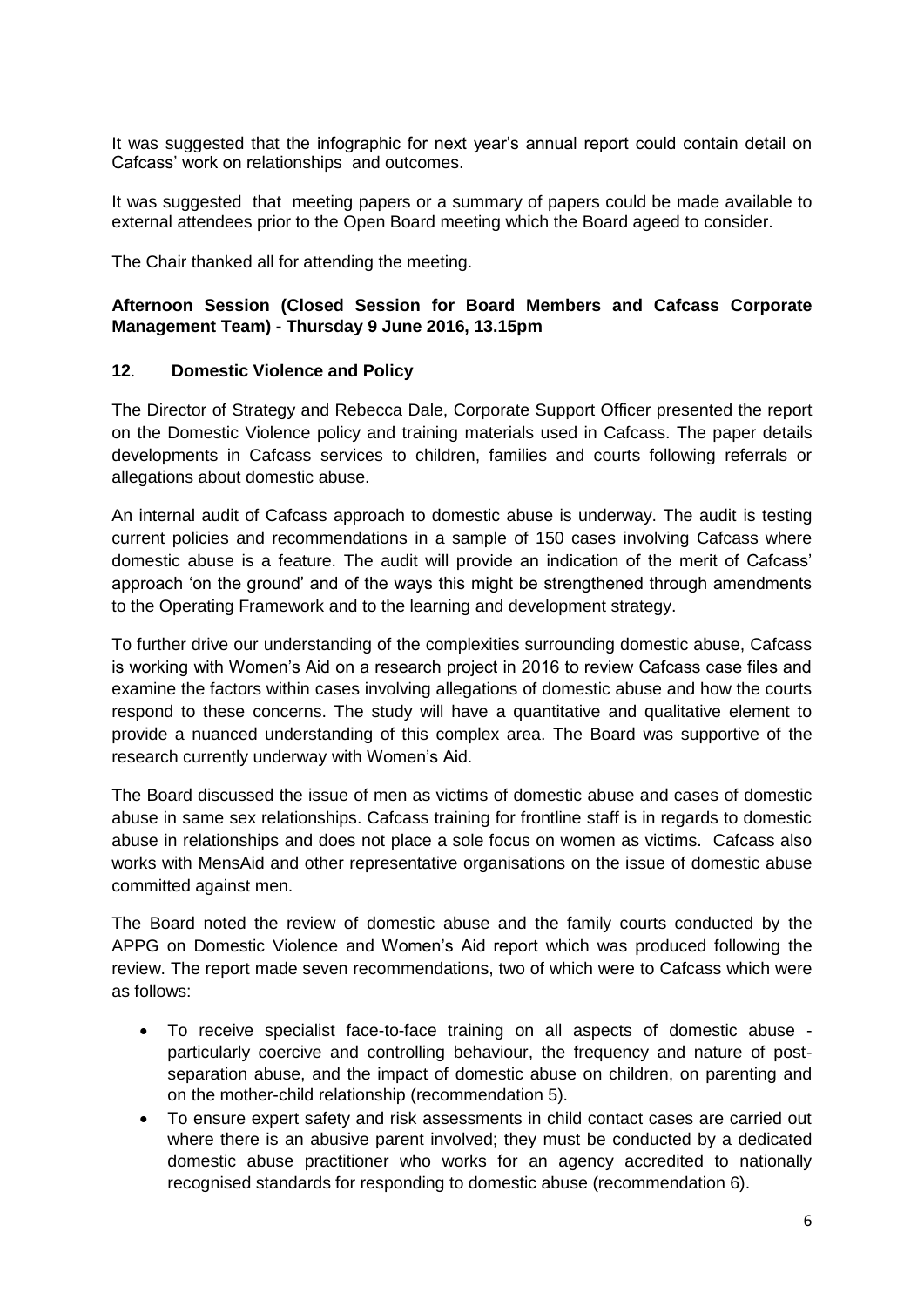Cafcass will produce its own response to the report and to the recommendations given by Women's Aid. The Board will also keep sight of the issue of domestic abuse.

# **13.. Quality Account 2015-16**

The Quality Account 2015-16 had been reviewed by the Quality Committee on Friday 3rd June 2016 prior to its review by the Board. As part of the item, a briefing note was provided for the Board detailing the changes that are being taken forward following the Quality Committee's review.

It was agreed that the Quality Account was stronger than last year's Account but was too similar to the ARA in its content. It was agreed that more emphasis should be placed on the practice improvement element of quality improvement.

The final version of the Quality Account 2015-16 will be shared with the Board for information.

### **14. NAO Value for Money Study Draft Report**

The Director of Resources introduced the draft report of the National Audit Office (NAO) Value for Money study. The report is directed to the four Government Department's whose Arms Length Bodies (ALBs) were considered in the study. The final version of the report will be published in July 2016. There are limited direct references to Cafcass within the report. Where there are, revisions were requested to correct factual inaccuracies and all of the proposed revisions were accepted. Overall the report currently makes 6 general recommendations; to improve the degree of clarity and alignment of objectives between the sponsor and ALB, more balanced and proportionate approaches to sponsorship and more emphasis on mutual opportunities for better policy and operational decision making.

### **15. Revised Board and Committee meeting schedule 2016-17**

The Chair presented to the Board a revised Board and Committee meeting schedule for 2016-17. In response to Board members' requests for greater contact time as a Board, the Board and Committee schedule has been revised to reintroduce Board seminars; increase the number of Board Briefings; and include afternoon Board sessions after the Open Board meetings, in order to make the most of the opportunity of the Board all being together.

The Board welcomed the changes to the schedule and agreed that it was a good response to the Board Effectiveness review. The Board will review the changes to the schedule in six months' time to evaluate the effectiveness of the changes.

The Board and Committee meeting schedule will also be shared with Board members via email.

### Action 4**:** The Board and Committee meeting schedule will be shared with Board members via email and Convene.

### **16. Items for Information**